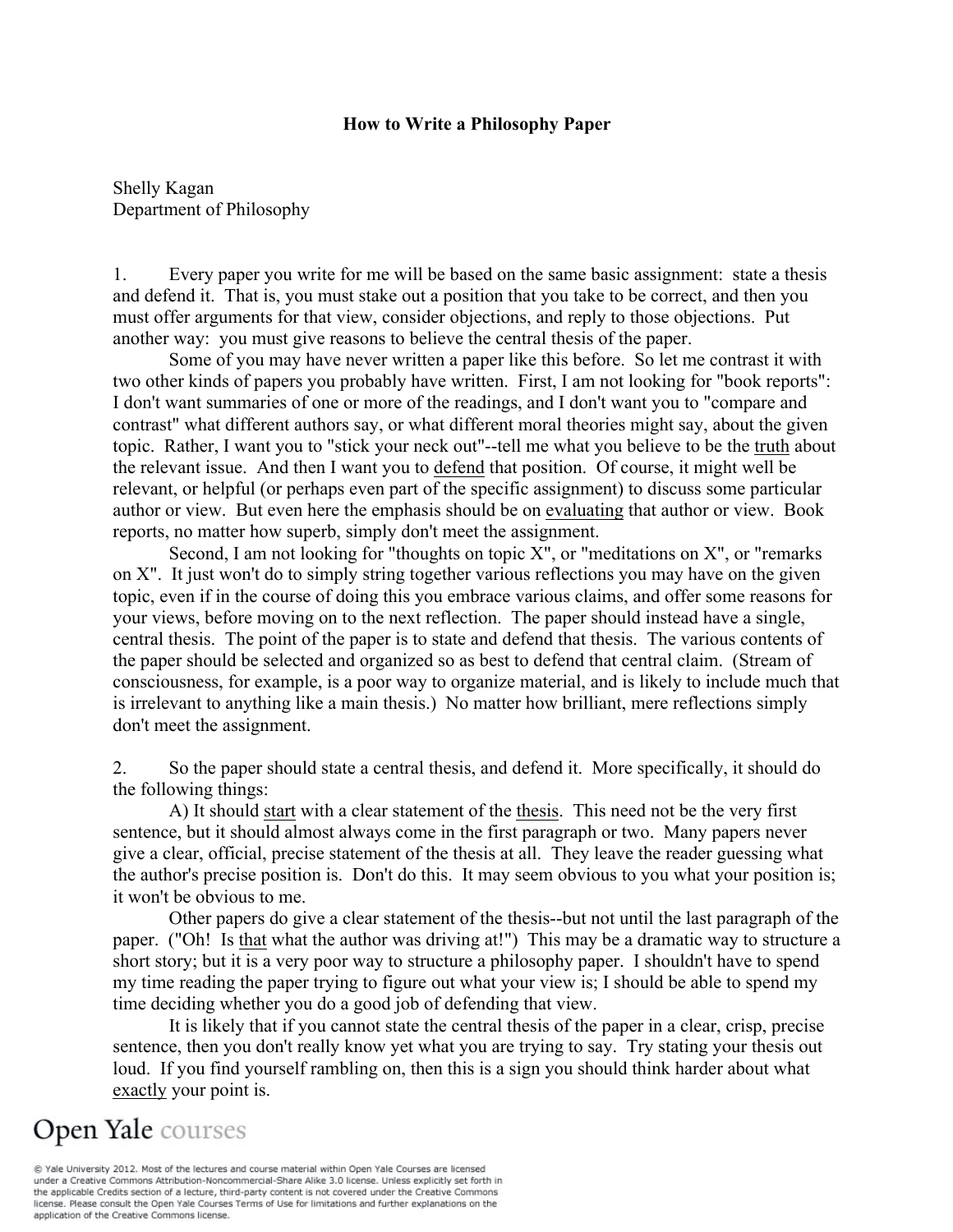(Admittedly, sometimes a reasonably short statement of your view neglects certain qualifications that a fuller statement would include. It is OK to offer the general, slightly imprecise statement of the thesis first, and then say something like "Of course this claim needs to be qualified as follows. . .", or "Of course this needs to be qualified somewhat, and I will note these qualifications, when appropriate, later in the paper." But if you find yourself doing this often, that is a bad sign.)

B) Having stated your thesis, you need to defend that thesis--to give arguments, reasons to believe it. Philosophy is not just a matter of asserting opinions, however profound; it requires backing up those opinions, as best one can, with plausible grounds. It is, of course, difficult to say anything helpful at this level of generality about what a good argument would look like, or what sorts of arguments will be most forceful, most useful, and so forth. To a large extent this will depend on the specific thesis being defended. But I do want to point out that learning how to develop and present plausible and convincing arguments is a skill that takes practice like any other skill. If you work at it, you will get better at it.

I also want to warn you against a common error. Some people try to offer as many arguments as possible for their view. There might be a dozen or more in a 5 page paper, each argument taking up a sentence or two, or at most a paragraph. This is not a good way to defend a thesis, for the inevitable result will be that no single argument is developed with enough care to be convincing. Everything will be superficial. What you should do instead is take what you think is the one best argument for your view, or at most the two best arguments--the most important and convincing ones--and devote the paper to spelling them out, filling in the details, developing them. To be honest, a short paper is often barely enough space to present a single forceful argument with the care and attention it deserves. So you will do a much more persuasive job of arguing for your view if you use the available space to spell out exactly how your single, central argument works.

C) It is almost always possible to come up with something to say on behalf of a view, no matter how stupid that view is. So the real test is to see how well you can defend your position against objections. Thus a good philosophy paper will always consider one or more worrisome objections, and then try to reply to those objections.

Once again, it is difficult to say in a general way what the best objections will look like. Sometimes they will note potential flaws in the arguments you have given (thus giving reason to think that the thesis--whether true or not--has not been well defended). Other times they will directly attack the thesis itself (thus giving reason to think that the thesis must be false). Here, too, learning how to recognize and present the most significant objections is a skill that should get better with practice. But a helpful idea is this: imagine a really intelligent person who is not convinced by what you have said. What, exactly, are they likely to be complaining about?

Here as well, it is important to avoid the common mistake of simply trying to state as many objections as possible. Better to take the one or two objections that seem the most devastating, or most interesting, or most worrisome. Concentrate on those.

Having given the objection, or objections, it is of course crucial to try to offer some sort of reply to those objections. After all, if the objection is truly worth offering in the first place, it should be raising a serious worry. Very well, then, where exactly does this objection go wrong? Why doesn't the objection convince you to abandon your view? Is the objection based on some sort of mistake? Or does it force you to modify your view in some way? You should not pretend that the objections are completely idiotic. (If they are, you shouldn't bother giving them.) You should just give your best attempt at answering them.

## **Open Yale** courses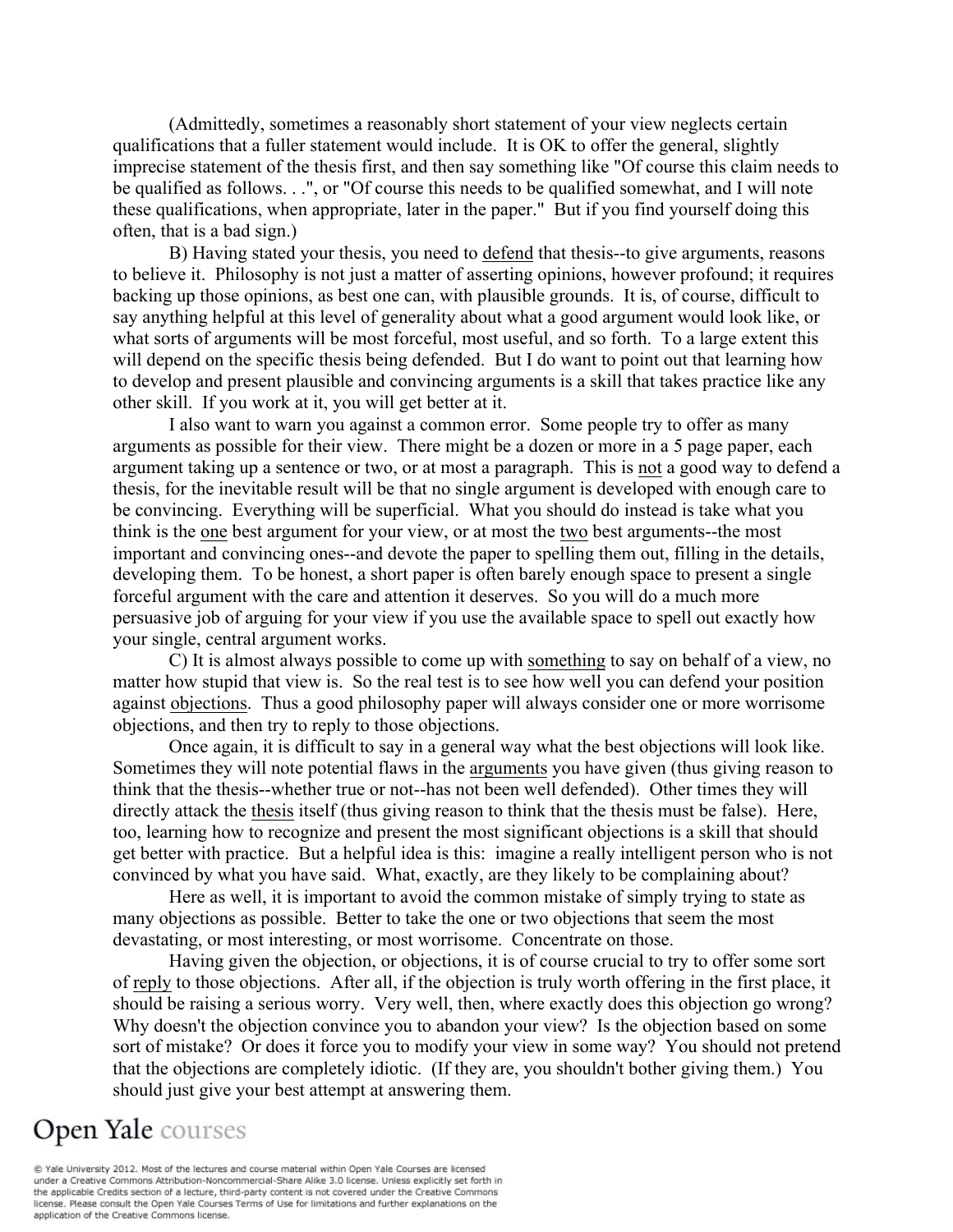D) What I have said so far may give the impression that the right way to organize the paper is like this: Thesis, Argument, Argument, Objection, Objection, Reply, Reply. In fact, however, this is a poor way to organize a paper, for with an approach like this the various parts of the paper are not logically integrated. Better to raise the objections at the relevant stage of the argument. (Or perhaps you should state the argument briefly, and then go on to raise objections to it.) Better to reply to the given objection immediately after having raised it, and then move on to a new objection, or perhaps to a new argument. If you do this, you might end up with something more like the following: Thesis, Argument, Objection, Reply, New Objection, Reply, New Argument, Objection, Reply. Obviously, there is nothing magic about this outline either; a great deal will depend on the details. But you should do what you can to integrate the various elements of the paper.

E) There are very few "knock down" arguments in philosophy. It is almost always the case that there is more than one plausible view on a given subject, and there are arguments for and against the particular position you are defending. Thus, if you have done a fair job of presenting your thesis, offering arguments, offering objections, and replying to those objections, then the fact of the matter is that when the dust settles down, you will have to admit--if you are honest--that there is something to be said on both sides of the issue.

That doesn't mean that you must think it is a tie. Even if both sides are still "standing", you might still think that, on balance, one side of the argument has the better of it: it seems more convincing, more plausible, better able to defend itself. Hopefully, this is the side you set out to defend. (If not, switch sides, and write the paper again!) So a good place to end the paper is by briefly reviewing the major advantages and disadvantages of your view (as compared to the leading alternative, perhaps)--and explaining why, on balance, you think that your view remains the most plausible position.

Again, your goal should not be to try to convince everyone who reads the paper: that's a goal that it's almost always impossible to meet. Your goal, rather, should be to give the best possible defense for your view, recognizing that, even when all is said and done, others may still disagree.

3. In writing and working on the paper, what should you do? The first thing you should do is this: think. You should do a lot of thinking before you try to write anything. You need to think about the topic. You need to think about the particular issue you will be writing on. You need to think about the specific assignment (if there is one). You need to think about your views. You need to think about what position seems plausible to you. You need to think about your reasons for believing that view. You need to think about the weak points in your position. You need to think about possible replies. And you need to think about whether--in the light of all of this--you need to think again. So don't expect to sit down the night before the paper is due and throw something off. That just doesn't leave you enough time for thinking (and changing your mind). The first thing you should do, then, is give yourself several days just to think about things, and to try to figure out what you believe.

Once you've got a reasonably good fix on what you want to say, write a draft of the paper. Don't think of it as the final product. That may only cramp your writing and make you afraid to discover new ideas (new problems, new questions, new arguments, new objections) in the course of writing. Don't worry about getting it perfect. Worry about getting it down. Then, having written a draft of the whole paper--put it away! Sleep on it. Look at it again in the cold light of morning, or after a day spent thinking about something else. With fresh eyes you will be

### **Open Yale** courses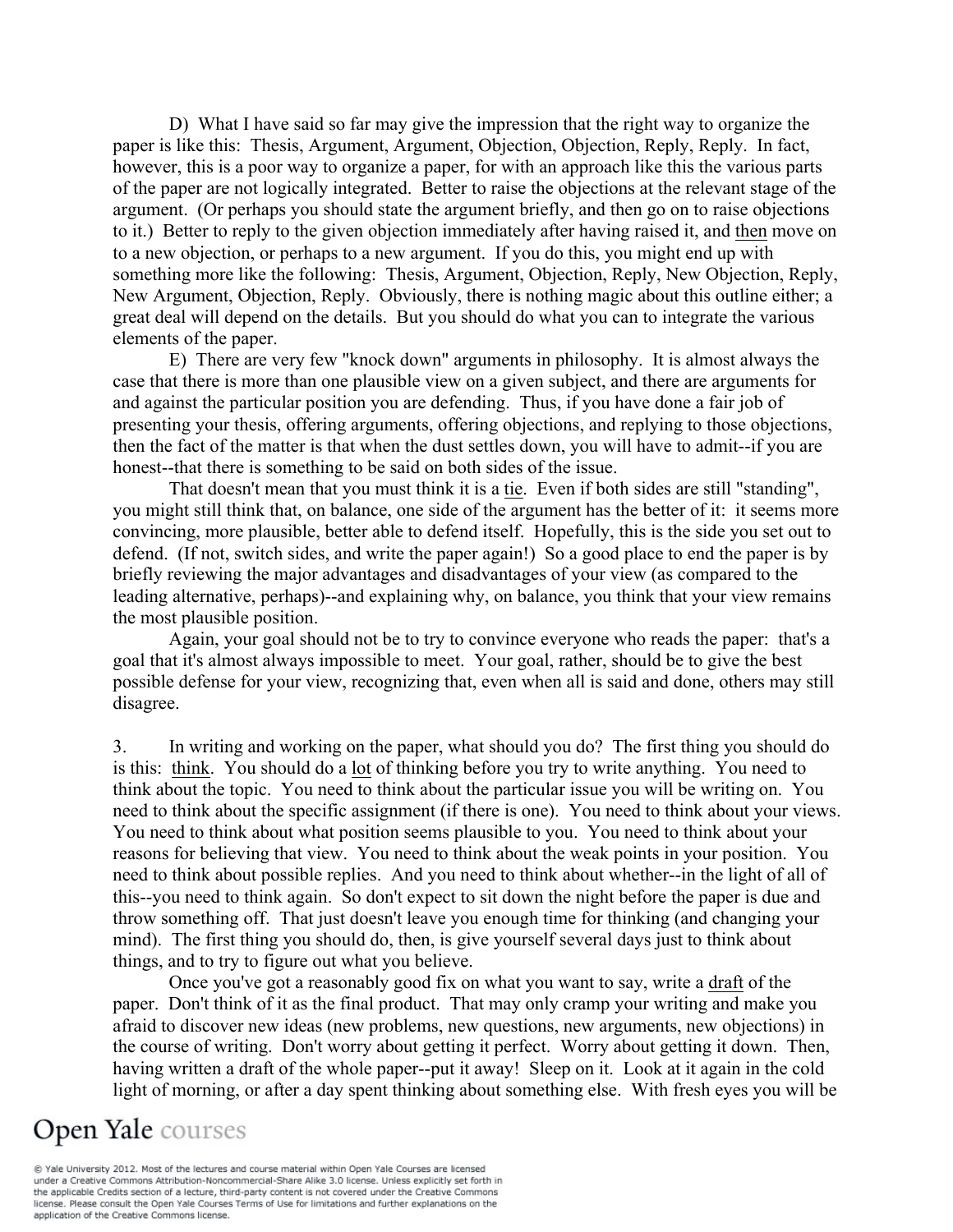better able to see what makes sense, and what doesn't, what's relevant, and what should go, what's convincing, and what needs further development, what's clear, and what isn't, what's good, and what's garbage. Then, with an eye to all of this (and after having thought about the new difficulties you've discovered) write the paper again. Maybe you will want to discard the original, and write it all over, from scratch as it were. Or maybe you will want to use the original as a basis, and revise, expand, correct, and cut, as needed. Either way, the way to make it better is to rewrite it.

I don't think I can emphasize this last point enough. There is absolutely nothing you can do to improve the quality of your writing as much as getting into the habit of rewriting your papers. Nothing.

Ideally, even this revised version of the paper would not be your final version. You might revise it again. And maybe again. But even when you finally have a version that you are truly happy with, there is still something else you could do that would make it better still: show it to a friend. Find someone else in the class, or just some friend who seems reasonably intelligent, and ask them to take a few minutes to read your paper. Then ask them to tell you--in their own words--what your basic thesis is, and how you go about arguing for it. If they can't do this, then the odds are pretty good that the paper isn't as clear as it should be, or isn't as well organized as it should be--and this will give you a reasonable idea of what still needs to be rewritten. If you are really lucky, in the course of the conversation your friend may point out some important objection you overlooked. Or you may end up seeing how to make your point more clearly, more simply, more convincingly. So then you can go back and improve the paper some more. (Be sure to include a footnote acknowledging your friend's ideas.)

Now I am under no illusion that many of you have the time (or the inclination) to do all of this: write, revise, revise again, share, and revise yet again. I realize that you have other classes, and other responsibilities--and you also have a life. But you can think of this elaborate process as some kind of ideal, and do what you can. For rewriting really is the secret of good writing. The more of this you do, the better your writing will be.

4. Let me mention some of the virtues that are especially important in a good philosophy paper. Obviously enough, it is important to have good arguments: most of your grade will be a function of how good a job you do of defending your thesis. But there are other, more general, aspects of good writing that need to be emphasized as well. (I've already mentioned most of these, but they bear repeating.) First, the paper should be well-organized. That is, the underlying outline should reflect a logical progression of ideas. Closely connected, second, the paper should only contain material relevant to the official purpose of the paper. The idea of the paper is to state and defend a central thesis. Many ideas may be reasonably relevant to the general topic you are discussing, but nonetheless altogether irrelevant to your particular position or to your particular arguments. Cut out anything that isn't actually doing some work for you.

Third, write in simple, jargon-free English. Long, convoluted sentences can be difficult or impossible to understand. And jargon can get in the way of communicating, or--even worse- it can mask ambiguities and confusion; it can get in the way of your seeing just what it is that you really don't understand. Sometimes people think that profound topics need to be discussed in a language that looks profound. But that's just a mistake. There is no reason why you can't express your thoughts in simple, straightforward English. (Of course sometimes a certain amount of philosophical jargon may be unavoidable, or even helpful. But it should be used

# **Open Yale** courses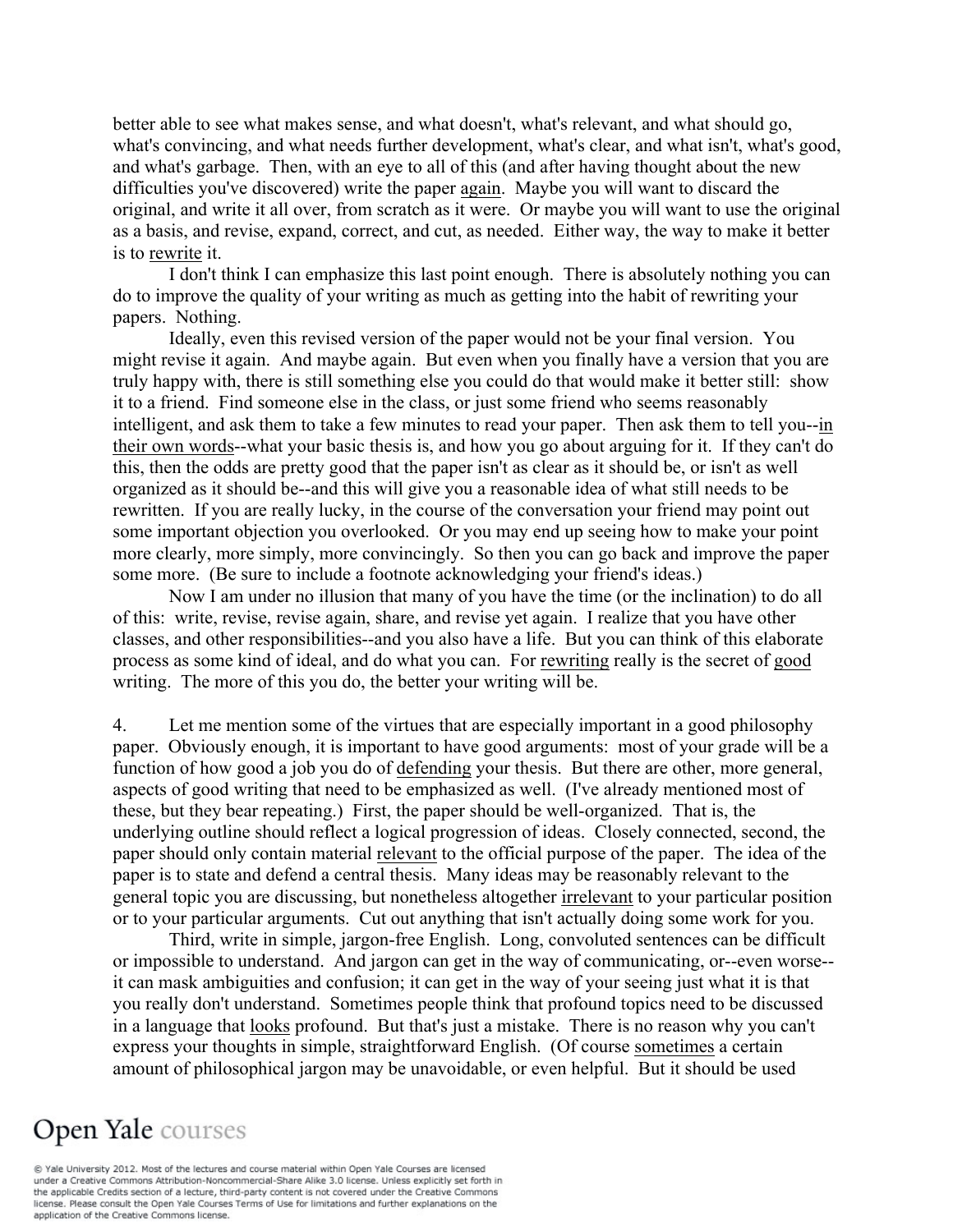sparingly; and the meaning of any such terms used should always be carefully explained in the paper.)

Fourth, and closely connected to the last point, it is absolutely crucial that you strive to be as utterly clear as you possibly can be. Spell out your ideas as carefully as you can. Make it explicit. Make it all explicit. Don't "hint" at things, or "point" in the direction of your thoughts. Don't assume that it will be "obvious" what you have in mind. (It won't be at all obvious, and the chances are good that I will be confused, or at least uncertain. I haven't been living in your head all these years.) Spell out all the steps of the argument, even the ones that seem to you to be too obvious to need stating. Explain exactly what the train of thought is--how and why we are moving from A to B, but skipping over C, to get to K! Put in "road markers" for the reader, reviewing what the paper has shown so far, and announcing where the paper still has to go to in order to arrive at its destination. Say things like: "In order to defend my position, I am going to offer two arguments. The first argument has three premises. . . Now let's consider each of them. The first premise was. . . Here is why I think this premise is plausible. . . But here is an objection to that premise. . . and here is my reply. . . That covers the first of the three premises. The second, you'll recall was. . ." --and so forth, and so on. Spell it all out, as clearly as you possibly can.

You may reach a point where you think you are beating a dead horse on this clarity thing. That's fine; I want you to beat the horse anyway. In all my years of teaching I have never seen a paper that goes too far in this direction, but I have seen hundreds that don't go anywhere near far enough. So please: do everything you possibly can to make your paper as clear as it possibly can be. (If your paper is the one that finally goes overboard in this regard, I will happily tell you to ease up slightly on the next one.)

One further aspect of spelling things out clearly may deserve special mention. If you do quote from someone in your paper--even if it is from one of the assigned readings--this should always be followed up by your own explanation of what the quotation means. (Typically, after all, quotes don't wear their meanings on their sleeves.) You may need to explain any technical terms that the author uses, or summarize the author's main reasons for holding that particular view. In any event, quotations (like jargon) should be used sparingly; keep it to a minimum.

5. Here are two things that you don't need to do in writing a paper for me. First, you do not need to do "research"--at least, not if what you mean by research is doing extra reading, looking at other works by one of our authors, or at secondary literature on some topic. Obviously, there is an important place for such scholarly research, and for many classes doing this well is an important preparation for writing a paper. But for my classes there is (usually) no need to do anything like this at all. Indeed, I would strongly prefer if you not do this kind of research. For what I am really interested in is seeing what you can come up with through thinking about the relevant philosophical issues. I want you to wrestle with the issues first hand, rather than getting your ideas or inspiration from the thoughts of another. In short, I want you to devote your time to philosophical reflection, rather than scholarly research. (I also want you to come to appreciate the way in which philosophical reflection is a way of doing research in philosophy--indeed, the primary way.)

(Needless to say, if you do disregard my advice and do outside research anyway, and then find yourself incorporating ideas from other works into your own paper, you must properly and explicitly acknowledge your debts in the paper. And the same is true, of course, even if your debt is to a "mere" friend, rather than to some famous philosopher.)

# **Open Yale** courses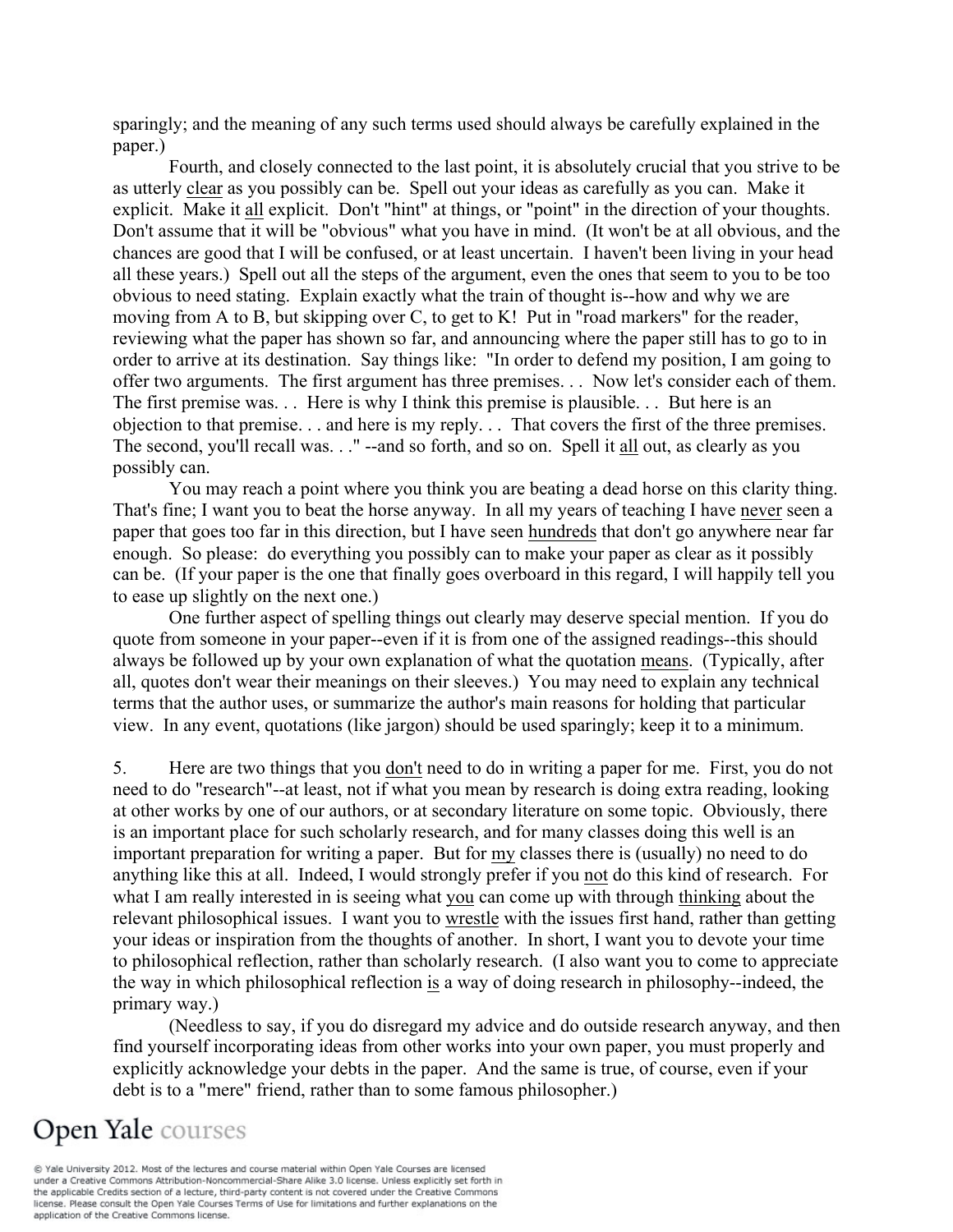But if you don't do scholarly research, to find out what views have already been discussed, and what sorts of arguments and objections are out there, isn't there a serious chance that you will just end up saying something that someone else has already said? Yes, it's true, there is a significant chance that your paper won't be "original" in that way. But that's OK, too- for the second thing that you don't have to do in writing a paper for me is come up with something that no one has said before. I want you to get some experience in thinking through philosophical problems for yourself. You can do this just as well--and learn just as much from the experience--even if you end up reinventing the wheel. After all, if you do reinvent something as fantastic as the wheel (or the philosophical equivalent), that would really be quite an achievement indeed. Of course, it will only be an achievement if you do genuinely reinvent it: if all that happened was you read about the wheel from some unassigned reading, and then wrote about it, that would hardly be evidence of any kind of creative talent on your part. (So that's another reason I usually don't want you to do "research".)

6. Before finishing, it may be helpful to say something about picking a topic and a thesis. For many of you, this won't be much of an issue. Usually, for large, lower-level courses, I tend to assign a choice of specific paper topics. In that case, of course, once you decide which question appeals to you--and which one you have something to say about--choosing a thesis will be fairly straightforward: it's mostly a matter of deciding which side you come down on.

But for some classes (usually upper-level courses) I prefer to leave things fairly wide open. If that's the case, then you can generally write on anything at all connected (reasonably closely) to the subject matter of the course. You might pick a topic that we've talked about in class, even though none of the readings discuss it. Or it might be something the readings discuss, even though we haven't talked about it in class. Or it might be an issue which goes beyond anything we've talked about, or read about, but which is logically connected to issues that have been discussed. I won't quite say that anything goes--the topic really does need to be connected to the subject matter of the class--but I do tend to be fairly liberal about this. (If you're not sure whether a given topic is legitimate, just ask me.)

In any event, assuming you can tell what's relevant to the course and what isn't, the really crucial matter is finding a topic where you have something to say! My hope is this: at one or more points during the term, you have found yourself thinking that the class discussion just didn't do justice to some point of view that seems attractive to you. Or perhaps there was some view that got mentioned in the readings, and even though we didn't discuss it, you think it's worth defending. Or maybe you think it would be illuminating to point out where the view goes wrong. Whatever. Think back on the moments when you felt you had something more to say, something that goes beyond just repeating points already made in the readings, or already made by others in class discussion. Pick one of those issues as your topic. Then you can concentrate on trying to figure out exactly what you want to claim. That's a matter of clarifying and refining your thesis.

It can certainly take some work to find just the right topic, and just the right thesis. Part of the challenge, of course, is to pick an interesting topic and an interesting thesis (there is no point in defending trivial or uncontroversial claims). But it obviously won't help to pick something fascinating and controversial if you don't have anything plausible to say in defense of your chosen point of view. Sometimes you just have to admit that despite your interest in a given issue, or despite your belief in a given position, you just don't have enough to say. Then you have to move on and try something else.

## **Open Yale** courses